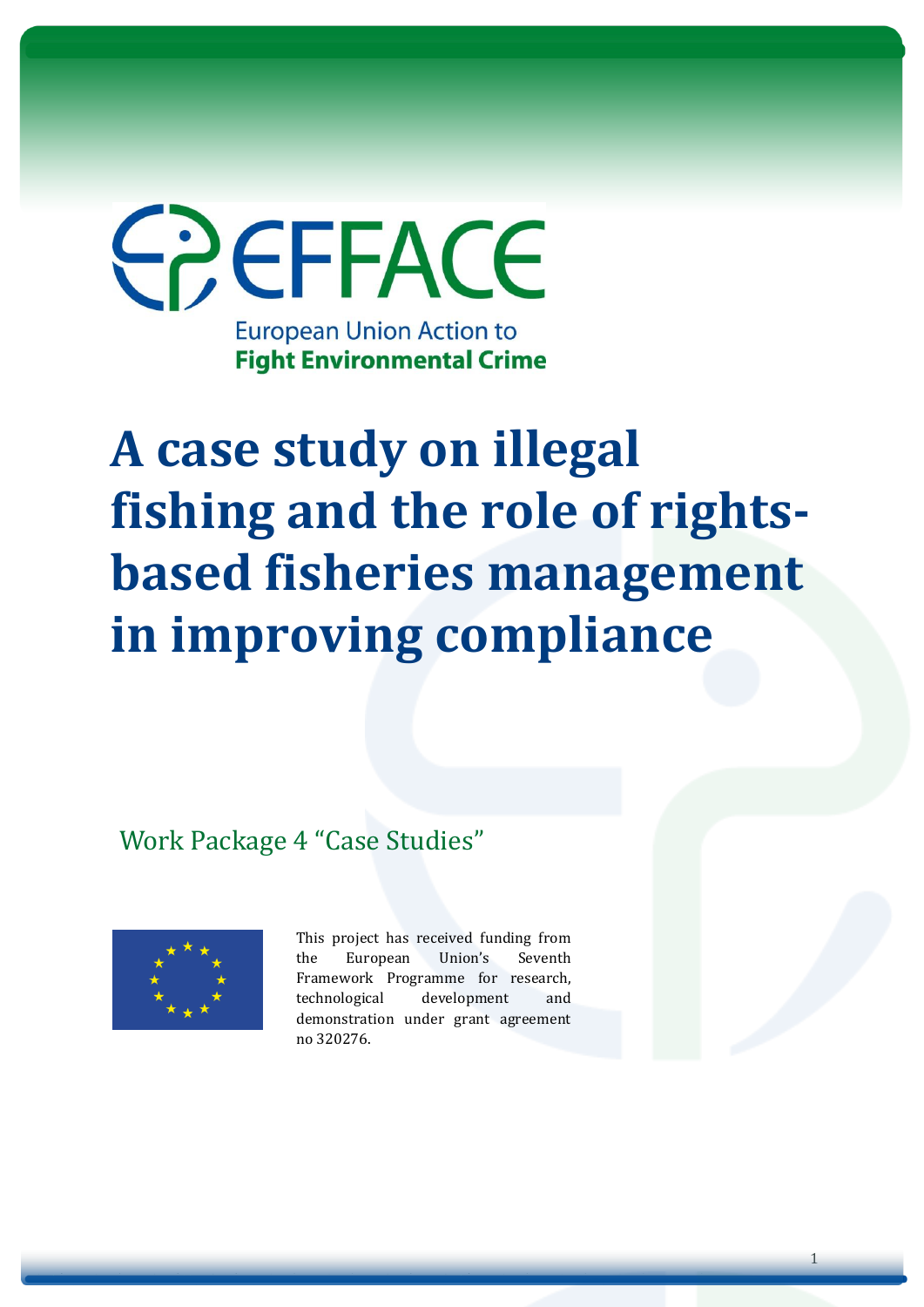#### **ACKNOWLEDGEMENT**

The research leading to these results has been carried out as part of the research project "European Union Action to Fight Environmental Crime" [\(www.efface.eu\)](http://www.efface.eu/). EFFACE is a collaborative effort of 11 European universities and think tanks and is coordinated by the Ecologic Institute [\(www.ecologic.eu\)](http://www.ecologic.eu/). The research leading to these results has received funding from the European Union FP7 under grant agreement No 320276.

#### **AUTHORS**

Stephanie Newman, Institute for European Environmental Policy

Manuscript completed in February 2015

This document is available online at[: www.efface.eu](http://www.efface.eu/)

This document should be cited as: Newman, S. (2015). A case study on illegal fishing and the role of rights-based fisheries management in improving compliance. Case study compiled as part of the EFFACE project. London: Institute for European Environmental Policy.

#### **DISCLAIMER**

The text reflects only the authors' views and the EU or the Ecologic Institute are not liable for any use that may be made of the information contained therein. The views expressed in this publication are the sole responsibility of the author/s and do not necessarily reflect the views of the European Commission.

For permission to reproduce, please contact the Ecologic Institute at [envcrime@ecologic.eu.](mailto:envcrime@ecologic.eu)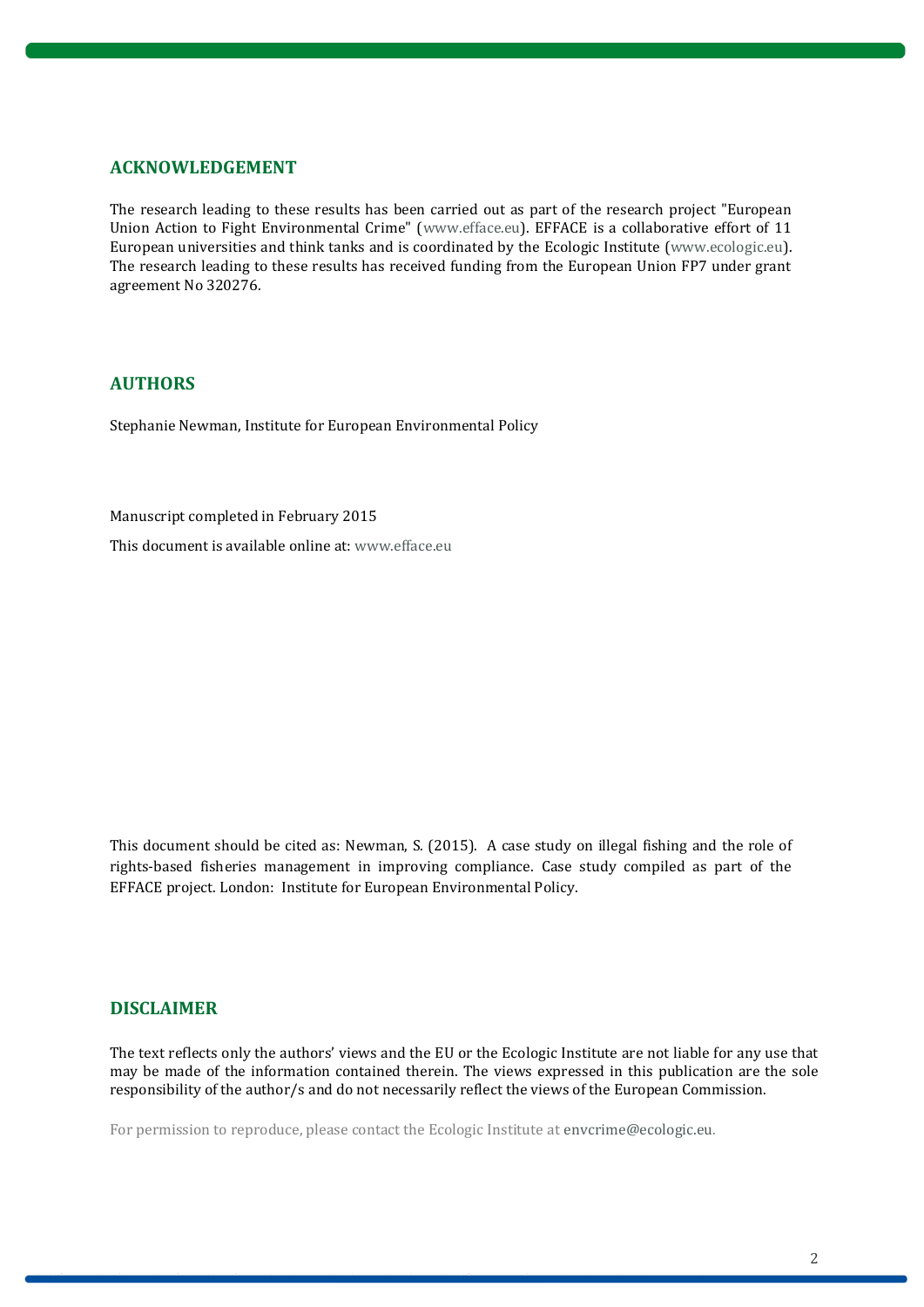# **Table of Contents**

| 1. |                                                      |              |
|----|------------------------------------------------------|--------------|
| 2. |                                                      |              |
| 3. |                                                      |              |
|    | What is illegal activity?                            | 6            |
|    | Measuring non-compliance                             | 7            |
|    | Rights-based management                              | $\mathbf{Q}$ |
| 4. |                                                      |              |
|    | Factors affecting compliance                         | 10           |
|    | The impacts of rights-based management on compliance | 12           |
| 5. |                                                      |              |
| 6. |                                                      |              |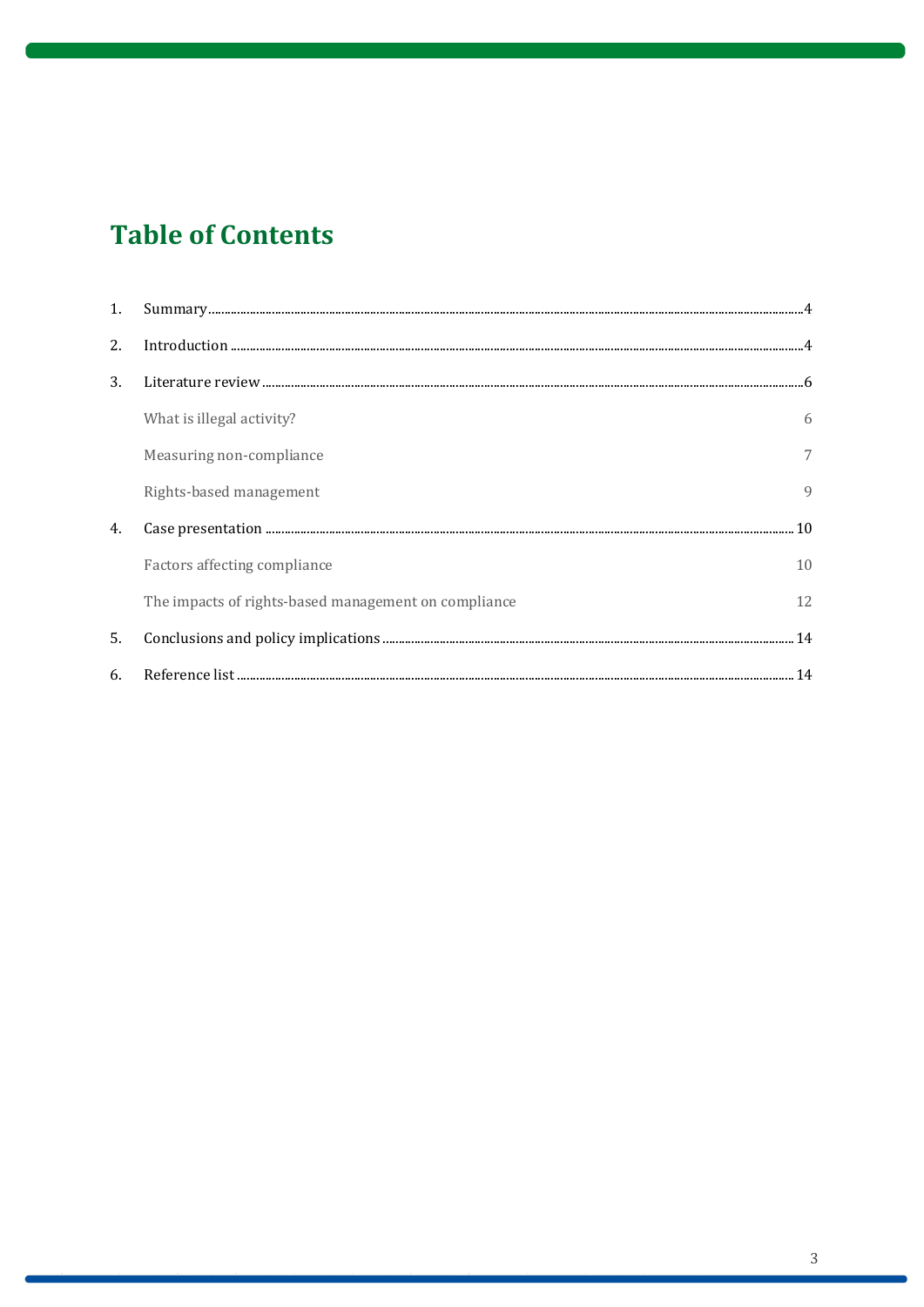### <span id="page-3-0"></span>**1. Summary**

This case study focuses on illegal, unreported and unregulated (IUU) fishing. IUU fishing refers to fishing activities that do not comply with national, regional, or international fisheries conservation or management legislation or measures. IUU fishing activities may all have serious detrimental impacts on marine ecosystems, ecosystem services, and the societies that derive benefit from such services. IUU fishing exerts additional pressure on fish stocks, which may already be under pressure from unsustainable rates of legal fishing activities, and can thereby contribute to the depletion of fish stocks. In addition to these direct impacts on target fish species, fishing activities (and therefore IUU fishing activities) can have direct impacts on non-target commercial species and nonmarketable fish, on protected and vulnerable species, and on habitats.

This case study focuses on the causes, motives and incentives for committing illegal fishing. It considers the role of rights-based fisheries management systems in incentivising or dis-incentivising illegal behaviour. Rights-based management programmes convey and manage exclusive entitlements to an entity – person, company, vessel, community – to fish in a particular place at a particular time. The European Commission defines rights-based management as "a formalised system of allocating individual fishing rights to fishermen, fishing vessels, enterprises, cooperatives and fishing communities". Rights-based systems of fisheries management exist in most EU Member States in some shape or form, and the Commission sought to introduce an EU system of transferable fishing concessions (defined as a revocable user entitlement to a specific part of fishing opportunities allocated to a Member State, which the holder may transfer) in its proposal for the reform of the Common Fisheries Policy (CFP).

Rights-based management is found to be a potential tool to deliver better fisheries management. The adoption of rights-based management can lead to better compliance with fisheries requirements due to the interest rights holders have, their ability to lease extra quotas, etc. However, the benefits of rights-based management depend entirely on the rights being adequately determined. If fishers consider their entitlements to be insufficient or unfairly distributed, then non-compliant behaviour may occur.

Rights-based management is, therefore, a mechanism to be considered within the design of fisheries management. In taking such a system forward it is importance properly to design the catch share systems to ensure the incentives work for compliance as well – i.e. to address or limit social equity concerns.

# <span id="page-3-1"></span>**2. Introduction**

 $\overline{a}$ 

This case study focuses on illegal, unreported and unregulated (IUU) fishing. IUU fishing refers to fishing activities that do not comply with national, regional, or international fisheries conservation or management legislation or measures (Agnew & Barnes, 2004). Illegal fishing activities are defined by the international community and the  $EU<sup>1</sup>$  as activities conducted by fishing vessels in violation of national laws or international obligations, or activities conducted in maritime waters without the permission of that State. In addition to the activities of fishing operators, illegal fishing is often associated with upstream and downstream criminal activities such as money laundering, corruption, document fraud or handling of

<sup>1</sup> See Article 3, International Plan of Action to Prevent, Deter and Eliminate Illegal, Unreported and Unregulated Fishing, and Articles 2, 3 and 4 of Council Regulation (EC) No 1005/2008 establishing a Community system to prevent, deter, and eliminate IUU fishing.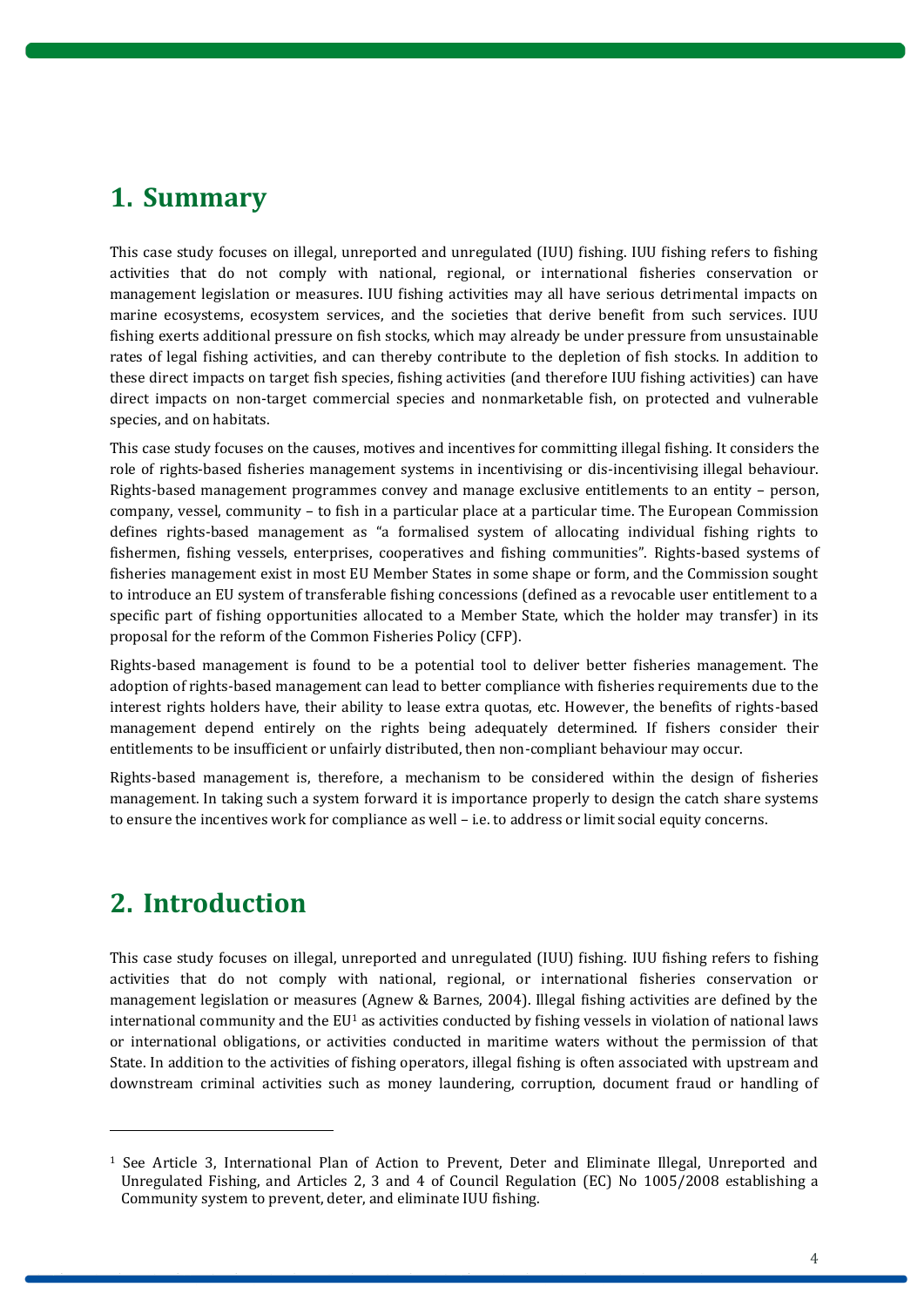stolen goods, although these are not explicitly referred included in the official definitions (UNODC, 2011). Unreported fishing refers to activities which have not been reported, or have been misreported, to the relevant national authority or regional fisheries management organisation, in contravention of their reporting procedures. Finally, unregulated fishing refers to activities conducted in areas or for fish stocks in relation to which there are no applicable conservation and management measures, in a manner that is not consistent with State responsibilities for the conservation of marine living resources under international law. IUU fishing is often described as an environmental crime, although technically unregulated fishing doesn't actually involve the breaking of any laws. Nevertheless, the three types of fishing activity are often discussed together and it is not always easy to distinguish between them in the literature. Throughout the case study I aim to make this distinction clear, and specify which types of fishing activity is being referred to.

Importantly, IUU fishing activities may all have serious detrimental impacts on marine ecosystems, ecosystem services, and the societies that derive benefit from such services. IUU fishing exerts additional pressure on fish stocks, which may already be under pressure from unsustainable rates of legal fishing activities, and can thereby contribute to the depletion of fish stocks. In addition to these direct impacts on target fish species, fishing activities (and therefore IUU fishing activities) can have direct impacts on nontarget commercial species and nonmarketable fish, on protected and vulnerable species, and on habitats (Dayton et al, 1995; Suuronen et al, 2013; Gascoigne and Willstead, 2009; Pauly et al, 1998; Grieve et al, 2014). Fishing activities may also lead to indirect impacts, such as pollution from discharging organic waste while processing catches, non-biodegradable litter such as lost nets that can continue to ghost fish, emissions of carbon dioxide and other greenhouse gases, and the alteration of trophic structure and function through targeting low trophic level fish and discarding (FAO, 2005-2014; Reeves and Furness, 2002; Heath et al, 2014; Suuronen et al, 2013). Furthermore, IUU fishing obstructs fisheries managers from effectively managing fish stocks in a sustainable manner; because of the uncertainty associated with estimates of IUU catches will impede stock assessments (Watson & Pauly, 2001).

In addition to its detrimental environmental impacts, IUU fishing also has significant social and economic effects. By exploiting and depleting fish stocks, it reduces the resources available to legitimate fishing enterprises. This can lead to reduced profits and potentially unemployment. Often IUU fishing affects small scale fishing communities in developing countries, with implications for development and food security (UNODC, 2011). In pure economic terms, the value of fish lost to illegal and unreported fishing is estimated to be between US\$ 10 – 23.5 billion annually (Agnew et al, 2009a). The fishing industry has also been identified as vulnerable to international organised crime, and associated with serious illegal activities including trafficking in persons, drugs and arms, smuggling of migrants, and terrorism (UNODC, 2011). There have also been reports of poor and/ or forced labour on board fishing vessels (UNODC, 2011). The UNODC (2011) found several reported instances where there are links between human and drug trafficking with marine living resource crime (particularly in relation to high value, low volume species such as abalone, sturgeon or toothfish) (UNODC, 2011).

IUU fishing is a global problem, but regions vary by how much they are affected by it. Unregulated fishing occurs largely on the high seas (Pew Charitable Trusts, 2013). Agnew et al (2009a) conducted one of the most extensive studies into the size of illegal and unreported fishing, analysing 54 EEZs (Exclusive Economic Zones, which can extend up to 200 nm from the coast) and 15 regions of the high seas, and covering 46 per cent of the global reported marine fish catch. The Eastern Central Atlantic exhibited the highest level of illegal and unreported catches (37 per cent of catches between 2000 and 2003) (Agnew et al, 2009a). In the North East Atlantic, the trends show that IU fishing increased in the early 1990's (up from 10 per cent during the 1980's to 12 per cent) and only started to improve slightly in the early 2000's (dropping to 9 per cent) (Agnew et al, 2009a). This rise in the 1990's was attributed to an increase in fishing pressure resulting from the end of a period of exceptionally high cod recruitment.

In EU waters in the North East Atlantic, fisheries are regulated like in other EU waters, by the EU Common Fisheries Policy (CFP). The CFP aims to promote sustainable fishing, and does so by imposing technical measures (such as gear specifications and area/time closures) and limiting fishing opportunities available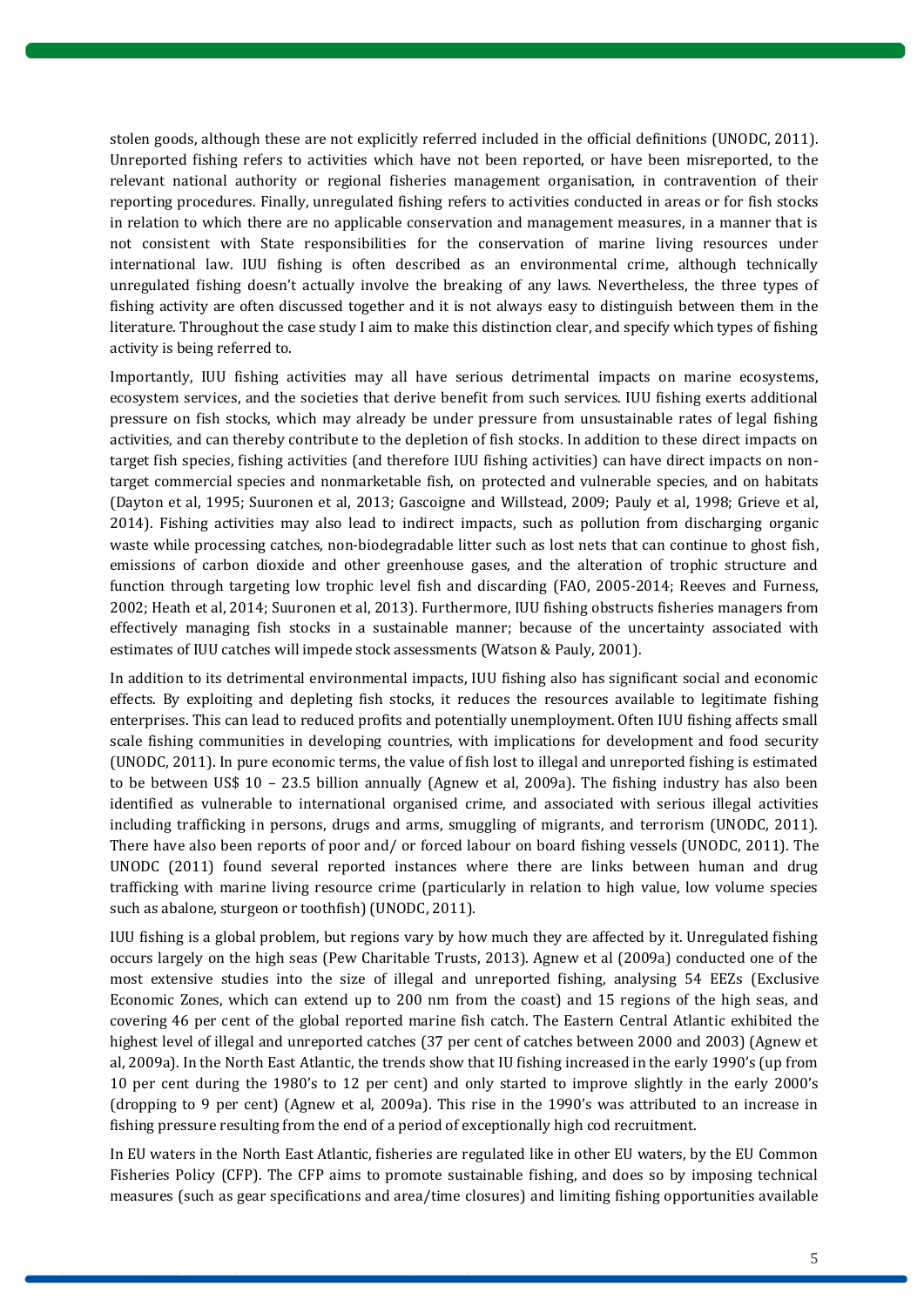to Member States (in the form of total allowable catches divided among Member States in the form of quotas, or in the form of effort limits expressed as days-at-sea). Although these measures are defined at the EU level, Member States are responsible for the administration of their quotas, inspecting, and sanctioning in the case of infringements.

Recognising that the success of the CFP requires the implementation of an effective system of control, the EU established a Community system for ensuring compliance with the rules of the CFP (Council Regulation (EC) No 1224/2009) – known hereafter as the Control Regulation. The Control Regulation governs the collection of data for managing fishing opportunities, and aims to ensure that only the allowed quantities of fish may be caught. It applies to all activities covered by the CFP carried out by EU fishing vessels or nationals in Member States or Community waters. The Regulation also aims to ensure that the rules are applied across the EU in the same way, with harmonised sanctions. In addition, the Control Regulation brings the control, inspection and enforcement system in line with Council Regulation (EC) No 1005/2008, adopted on 29 September 2008, establishing a Community system to prevent, deter, and eliminate IUU fishing, commonly referred to as the IUU (Fishing) Regulation. The IUU Regulation aims to make sure that no illegally caught fisheries products end up on the EU market. To achieve this, it requires flag States to certify the origin and legality of the fish aiming thereby to ensure the full traceability of fishery products traded to and from the EU. It also creates a black list of IUU vessels and countries that have not controlled IUU fishing sufficiently. A final regulation of importance is Council Regulation (EC) No 768/ 2005 which established the European Fisheries and Control Agency (EFCA) in 2005 to assist the European Commission in facilitating and enhancing cooperation between Member States with respect to their control and inspection activities, in order to try and create a level playing field for the fishing industry. The EFCA uses Joint-deployment Plans (JDPs) as its tool to ensure effective enforcement, by organising the deployment of national human and material means of control and inspection pooled by Member States.

This case study focuses on the causes, motives and incentives for committing illegal fishing. In particular, it considers the role of rights-based fisheries management systems in incentivising or dis-incentivising illegal behaviour. Rights-based systems of fisheries management exist in most EU Member States in some shape or form, and the Commission sought to introduce an EU system of transferable fishing concessions (defined as a revocable user entitlement to a specific part of fishing opportunities allocated to a Member State, which the holder may transfer) in its proposal for the reform of the CFP (COM(2011)417) (European Commission, 2011). Although this proposal was not approved by the Council and European Parliament, Member States are free to implement their own rights-based management systems. As the debate over the usefulness or benefits of such systems continues, it is important to consider the role they play in influencing fishers' behaviour with respect to compliance. Thus this case study will contribute to the debate over rights-based management as well as inform discussions over causes, motives and incentives influencing or this particular environmental crime, by reviewing the evidence available to try to determine to what extent this management tool plays a role in compliance behaviour.

# <span id="page-5-0"></span>3. **Literature review**

### What is illegal activity?

<span id="page-5-1"></span>Prior to reviewing the literature on illegal and unreported fishing, it is useful to establish what activities precisely are considered to be non-compliance. By definition, anything that is an infringement of the law is illegal. Illegal fishing therefore covers a wide range of behaviour. According to the IUU Regulation, EU vessels shall be presumed to be engaging in IUU fishing if that have, contrary to the conservation and management measures applicable in the fishing area concerned, been shown to be:

a) Fishing without a valid licence, authorisation or permit issued by the flag State or the relevant coastal State.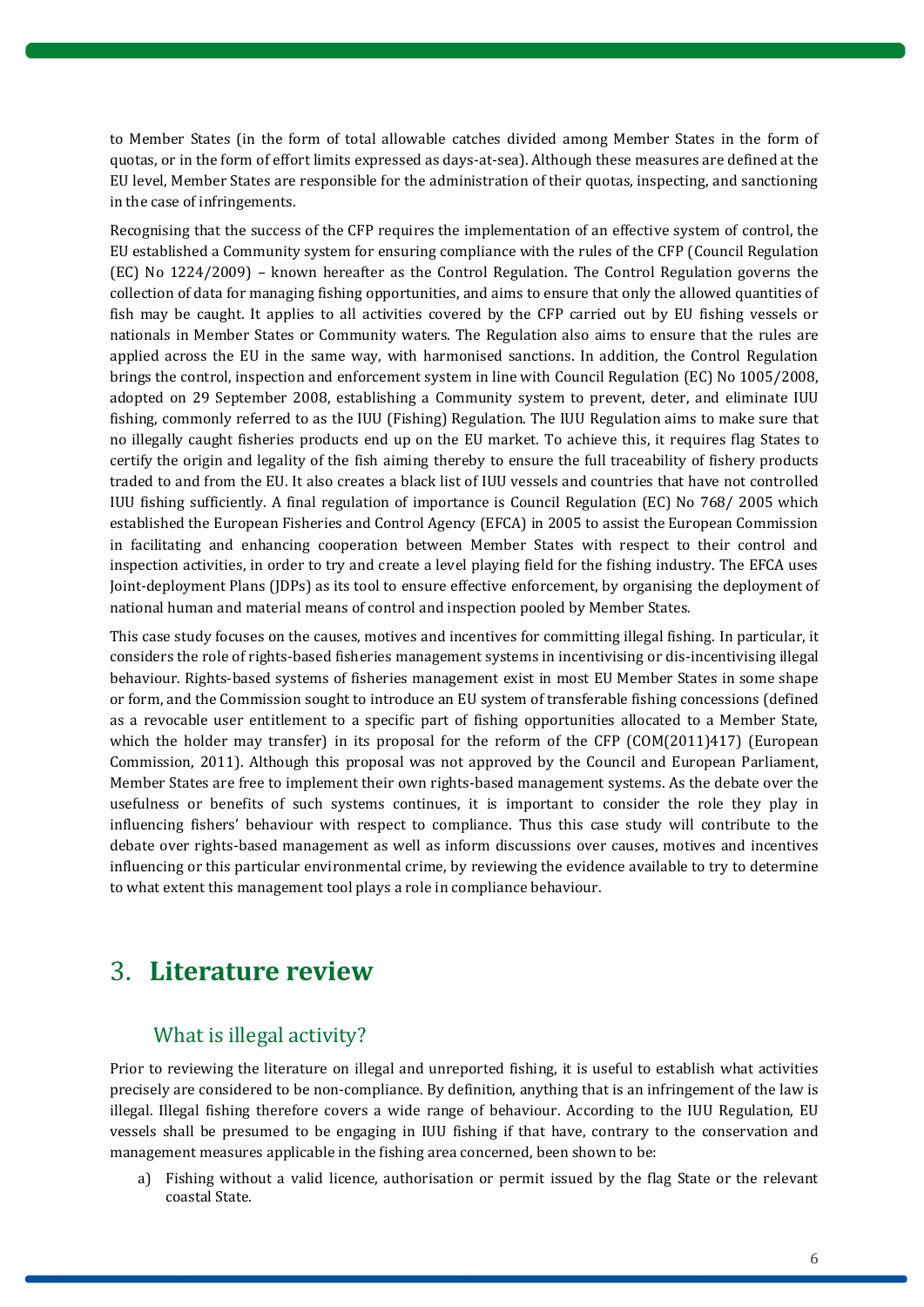- b) Not fulfilling obligations to record and report catch or catch-related data, including data to be transmitted by satellite vessel monitoring system.
- c) Fishing in a closed area, during a closed season, without or after attainment of a quota or beyond a closed depth.
- d) Engaging in directed fishing for a stock which is subject to a moratorium or for which fishing is prohibited.
- e) Using prohibited or non-compliant fishing gear.
- f) Falsifying or concealing its markings, identity or registration.
- g) Concealing, tampering with or disposing of evidence relating to an investigation.
- h) Obstructing the work of officials in the exercise of their duties in inspecting for compliance with the applicable conservation and management measures; or the work of observers in the exercise of their duties of observing compliance with the applicable Community rules.
- i) Taking on board, transhipping or landing undersized fish in contravention of the legislation in force.
- j) Transhipping or participating in joint fishing operations with support or re-supply from fishing vessels identified as having engaged in IUU fishing, in particular those included in the Community IUU vessel list or in the IUU vessel list of a regional fisheries management organisation.
- k) Carrying out fishing activities in the area of a regional fisheries management organisation in a manner inconsistent with or in contravention of the conservation and management measures of that organisation.
- l) Use of a fishing vessel with no nationality (a stateless vessel in accordance with international law).

### <span id="page-6-0"></span>Measuring non-compliance

Clearly it is impossible to quantify infringements with any degree of accuracy: they are known to take place in different forms and some violations are detected but others go unnoticed. Several sources of literature were identified providing data on the number of CFP serious infringements reported by Member States to the Commission (see European Commission 2004; 2005; 2006; 2007; 2008; Agnew et al, 2009b). This data spans the years 2002 to 2006, and over this time period the number of serious infringements detected by Member States has not changed significantly (see Figure 1). Unfortunately the Commission has not published any more recent data. Furthermore, this data largely precedes the establishment of the EFCA, and this may have led to some changes in detection of infringements as a result of their activities (Blomeyer and Sanz, 2012).



#### **Figure 1 Serious infringements with the CFP per year, as reported by Member States (EU total)**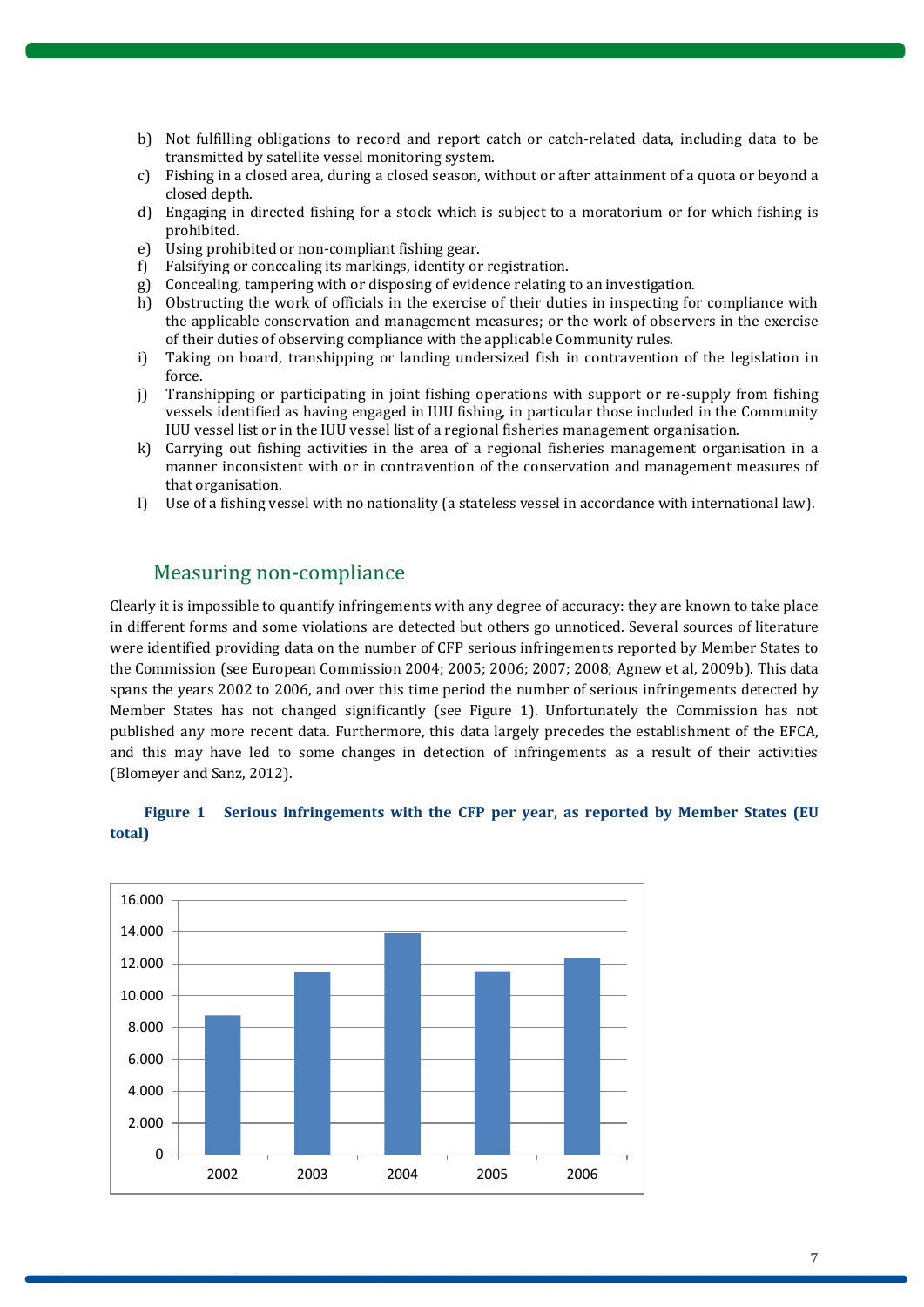

**Figure 2 Serious infringements with the CFP, as reported by Member States (% of** 

Source (raw data): European Commission 2004; 2005; 2006; 2007; 2008; Agnew et al, 2009b.

**infringements out of number of active vessels)** 

Source (raw data): European Commission 2004; 2005; 2006; 2007; 2008; Agnew et al, 2009b.

Other more recent sources of data on infringements are the EFCA annual reports, which provide comprehensive data for the JDPs, in terms of the number of inspections undertaken and the detected infringements (e.g. ECFA, 2013). Although Member States are able to carry out inspections on their own, the joint efforts through JDPs make up a significant proportion of all inspections (Blomeyer and Sanz, 2014). As a consequence the coverage of this data is reasonable – although it varies by region: the NAFO and NEAFC JDP accounts for 100% of inspections, whereas the JDPs in the Baltic and the North Sea account for around 30% of Member State inspections (Blomeyer and Sanz, 2014).

#### **Figure 3 Trends in the inspections and results (infringements) of Joint deployment Plans, 2009 - 2013**

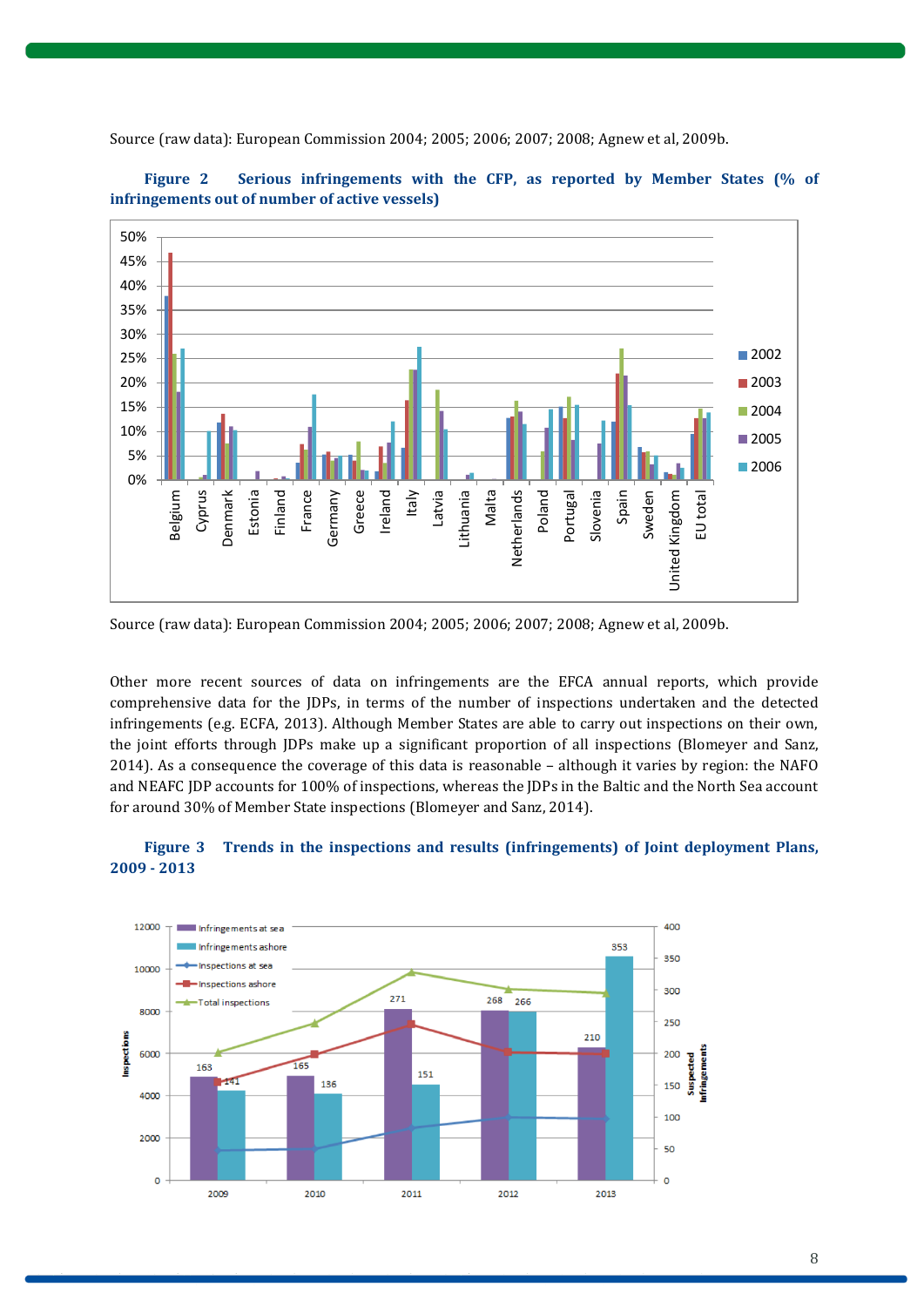#### Source: EFCA (2013) pp. 33

 $\overline{a}$ 

However, it should be recognised that there are issues with data on the number of inspections and detected infringements. Firstly, these relate to outputs and they do not actually demonstrate trends in compliance. The number of serious infringements is also reported as a percentage of the number of active vessels, however as a metric for measuring trends in compliance it is flawed as making real sense of data on infringements can only be achieved in light of information on the fishing effort, the area fished, the time period, and the amount of control/inspection effort. Nevertheless, these data can provide some insight into overall trends, and they do highlight that infringements with the rules of the CFP continue to be a concern.

### <span id="page-8-0"></span>Rights-based management

Rights-based management programmes convey and manage exclusive entitlements to an entity – person, company, vessel, community – to fish in a particular place at a particular time. The European Commission defines rights-based management as "a formalised system of allocating individual fishing rights to fishermen, fishing vessels, enterprises, cooperatives and fishing communities" (European Commission, 2007b). There are numerous different types of right-based management schemes. For example, fishing rights (also known as catch shares (Bonzon et al, 2013)) can be based on quota, fishing effort, or access to fishing territory. They can be held by individuals, groups, communities or regions. They can be fully transferable, non-transferable, or somewhere in between (with regulation of the market, or safeguards to limit transfers in certain situations) (Bonzon et al, 2013). Most well-documented rights-based management schemes are quota-based, and the majority are also transferable, meaning that participants can buy, sell and/or lease shares (Bonzon et al, 2013). Transferability increases flexibility enabling a fishery to adjust to annual fluctuations in the catch limit.

By providing exclusive access, rights-based management systems aim to address the Tragedy of the Commons, articulated by Garret Hardin (1968). Managing resources under a common pool or open access (i.e. the opposite of a rights-based approach) typically results in a drive to short-term overexploitation. By contrast, allocating access rights within a fishery provides a means of internalising externalities arising from the common property nature of fish stocks.

For EU Member States, the EU is responsible for limiting total fleet size and for fixing catch and effort levels. It also decides on technical measures such as restrictions on gear types and characteristics in order to provide additional protection to fish stocks. The EU distributes the total allowable catches and effort units (days-at-sea) amongst Member States according to the principle of 'relative stability'2. National authorities then distribute and manage fishing licences, quotas, and effort allocations at the national or regional level. Thus the decision over whether to employ a rights-based management approach is up to the Member States' discretion.

Limiting access to a fishery automatically creates a market for fishing rights, reflected for example in higher prices for vessels that come with a license as opposed to those that do not. By introducing transferability formally into the rights allocation system, you can ensure greater transparency, legal certainty, security, and it enables the authorities to establish formal safeguards and regulation of the market (European Commission, 2007b). This was one reason that the Commission proposed rights-based management as a management option within the CFP (see European Commission, 2007b). However, transferability is also one of the most controversial aspects of rights-based management systems. There are now numerous examples for RBM scheme implementation in various specific fisheries and localities, in

<sup>2</sup> 'Relative stability' is the principle according to which the EU allocates total allowable catches into national quotas. Under this system, total allowable catches for each fish stock are shared out between the Member States of the EU according to a fixed allocation key based on their historic catches.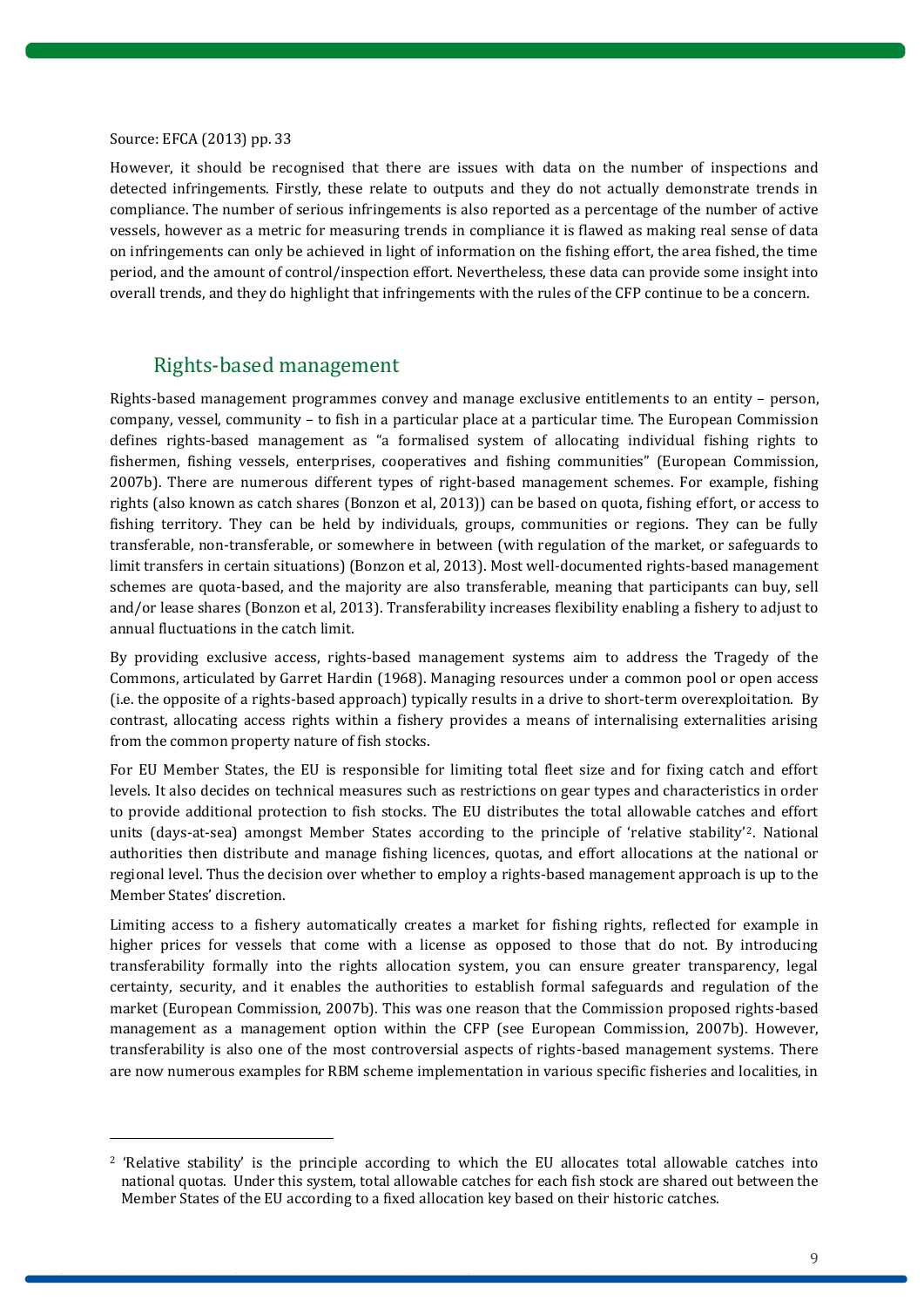Europe and beyond. These experiences provide numerous lessons on good practices and the limitations and risks of these tools.

The literature is clear that there are several important advantages to RBM systems. Research and experience has shown that rights based management systems can:

- Alter the economic incentives of fishers, who no longer compete for their catches, so that highly competitive fishing no longer takes place (Beddington et al, 2007)
- Stabilize fishery landings and catch limits (Essington, 2010; Essington et al., 2012)
- Enable the industry to settle on a fleet capacity that optimises individual economic yield to vessels or cooperatives (the more efficient fishers will buy out their less efficient counterparts, and in so doing increase the returns to the fishery overall) (Beddington et al, 2007; Coelho et al, 2011)
- Allow flexible and extended fishing seasons (Coelho et al., 2011)
- Increase the profits and value of fisheries (Newell et al., 2005; Grafton et al., 2005; Grimm et al., 2012)
- Enhance the quality of landings and improve markets (by avoiding landings gluts) (Coelho et al, 2011)
- Improve the safety of operations (resulting from extended seasons and ending the race-to-fish) (Coelho et al, 2011; Grimm et al., 2012)
- Reduce the likelihood of overfishing (Costello et al., 2008; Melnychuk et al., 2012) and prevent, and even reverse, the collapse of fish stocks (Costello et al., 2008)
- Alter fishers' relationships with management actions that protect and enhance fish populations, because the value of a quota share increases as stocks become more abundant (Beddington et al, 2007).
- Promote successful community-based co-management of fisheries (Gutiérrez et al., 2011)

Despite the numerous advantages of rights based management approaches, they are not without their potential problems. Given that transferable rights have the effect of reducing fleet capacity to optimize economic yield, this can lead to concentration of property rights (Coelho et al., 2011; Sumaila, 2010). In economic terms, this is not considered a problem because the proponents of transferable catch shares expect such concentration to take place (this is how they achieve economic efficiency). This can also mean that the job structure changes from fewer part-time jobs to more full-time jobs (Sumaila, 2010). As the number of quota owners declines over time this can have implications for employment levels, barriers to new entrants into the sector, and income disparities. Sumaila and Watson (2002) report concerns of monopolisation within a fishery and big players becoming bigger mainly because they have more effective lobbying machinery, rather than because they are more economically efficient than small-scale operators.

# <span id="page-9-0"></span>**4. Case presentation**

### Factors affecting compliance

<span id="page-9-1"></span>Non-compliance is unsurprisingly a complex issue, with numerous processes interacting to influence the levels of it. However, for many years little research was undertaken to establish the underlying causes for non-compliant behaviour amongst fishers (Nielsen and Mathiesen, 2003). Traditionally, a purely economic approach was applied, accounting, in its simplest form, for monetised costs and benefits of non-compliant behaviour only (Becker, 1968, in Eggart and Ellegård, 2003). According to this approach, a fisher will weigh up the expected net benefits from non-compliance, including the expected penalty in the case of being caught and convicted, with the expected net benefits from compliance, and choose their behaviour based on the most beneficial outcome (Eggart and Ellegård, 2003). The OECD (2005) identifies a number of economic drivers of IUU fishing that follow this rational:

a. *Overcapacity of fishing fleets (caused by management failures).* According to the OECD (2005) excess capacity has the potential to be 'an extremely powerful driver' of IUU fishing, particularly in fisheries exploiting higher value catches, because if vessels are not offered incentives to remove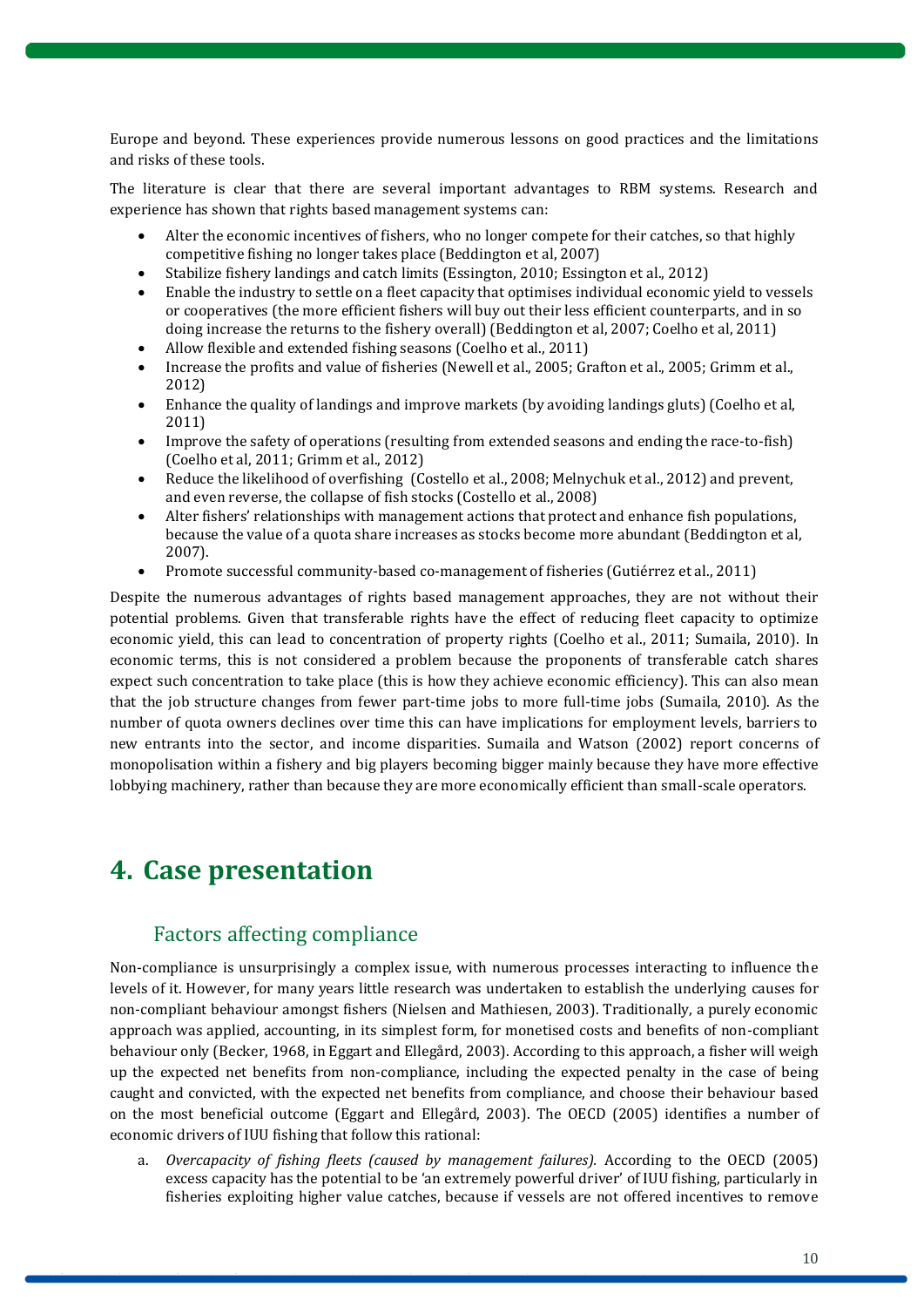themselves from the fleet, they will face large costs which can only be mitigated through engaging in IUU fishing. The motivation to engage in IUU will also increase if there is little or no regulation of capacity, and there is no consideration of the ability of fishers to generate an income (OECD, 2005).

- b. *Market demand and price for IUU fish.* The higher the price of a fish species the more likely it is to be targeted illegally, and the economic gains from IUU fishing f high-value species are often significant. For example, estimates of the cumulative financial losses from IUU fishing of Patagonian toothfish in the Antarctic amounted to USD 518 million between 1996 and 2000, which compared to an estimated legitimate turnover of USD 486 million over the same period (Miller, in OECD, 2005 p. 38).
- c. *Levels of sanctions*. In the absence of severe penalties, IUU fishing can be a lucrative option. The OECD (2005) argues that very few countries have levels of fines that are effective deterrents, and suggests that the forfeiture of catches and vessels could have a greater deterrent effect than fines. They also note that many vessels use fake operating companies, the names of which they change frequently, to avoid paying fines when they get caught. Nonetheless, there are instances when even high sanctions do not pose a sufficient disincentive, for example when the perpetrators suffer from extreme poverty.
- d. *Economic and social conditions of fishers*. OECD (2005) reports that in a number of fisheries IUU fishing activities are carried out by fishers from developing countries with poor economic and social conditions. It should be recognized that the same can apply in developed countries (Personal communication: Clark, 2014). Additionally, people from poor economic and social conditions are employed on IUU vessels in situations where they are exploited and have no social protection.
- e. *Level of monitoring, control and surveillance activities.* Unsurprisingly, the level of monitoring, control and surveillance activities can have a significant effect on IUU fishing, by providing positive signals to legitimate fishing operators and discouraging potential non-compliance. This is not directly an economic incentive but it is an important factor to consider in weighing up the risks and potential costs of non-compliance.

The OECD (2005) also reports that the choice and design of management regimes is a key driver of IUU fishing. This appears to be a governance-related rather than an economic driver, however the rationale behind their argument is economic in nature, arguing that management regimes drive IUU fishing, through the way in which they determine the income that fishers will be able to make, and the higher the legitimate income the less likely they will engage in illegal activities. This is linked to point (a) and the importance of introducing capacity management. The OECD does not however explain which management regimes are more conducive to legitimate behaviour or not, although the economic argument they use suggests the management regime that produces the highest level of income would be the best.

An alternative approach is to take into consideration other social factors, described by Eggart and Ellegård (2003) as 'co-management' or 'cooperative action theory'. This approach emphasises the role of legitimacy of regulations, institutions, etc in making fishers comply with the rules. According to this theory, fishers will be more likely to comply if they perceive the regulations or decision-making process that has produced the regulations as legitimate. Another aspect of this approach is the perceived behaviour of others. According to the theory, fishers are more likely to comply, despite potential benefits of non-compliance, if they perceive others to comply and/or they can expect informal sanctions from their peers in case of violation.

A few studies have attempted to investigate the importance in practice of these different factors (Hatcher and Gordon, 2005; Eggart and Ellegård, 2003). Hatcher and Gordon (2005) conducted an empirical investigation into the factors affecting UK fisheries compliance, specifically compliance with quota limits, to compare the significance of various social and moral factors versus more 'conventional' economic incentives. They included such factors in their model of individual violation as financial incentives to violate, deterrents to violation, a set of variables related to personal moral judgements about violation, a set of variables related to the perceived behaviour and opinions of others, and a set of variables representing the legitimacy of the regulatory system, including the regulations themselves as well as the institutions and processes. An earlier model using the same data concluded that there was evidence that compliance with quotas was positively associated with a personal norm of fair shares, the perception of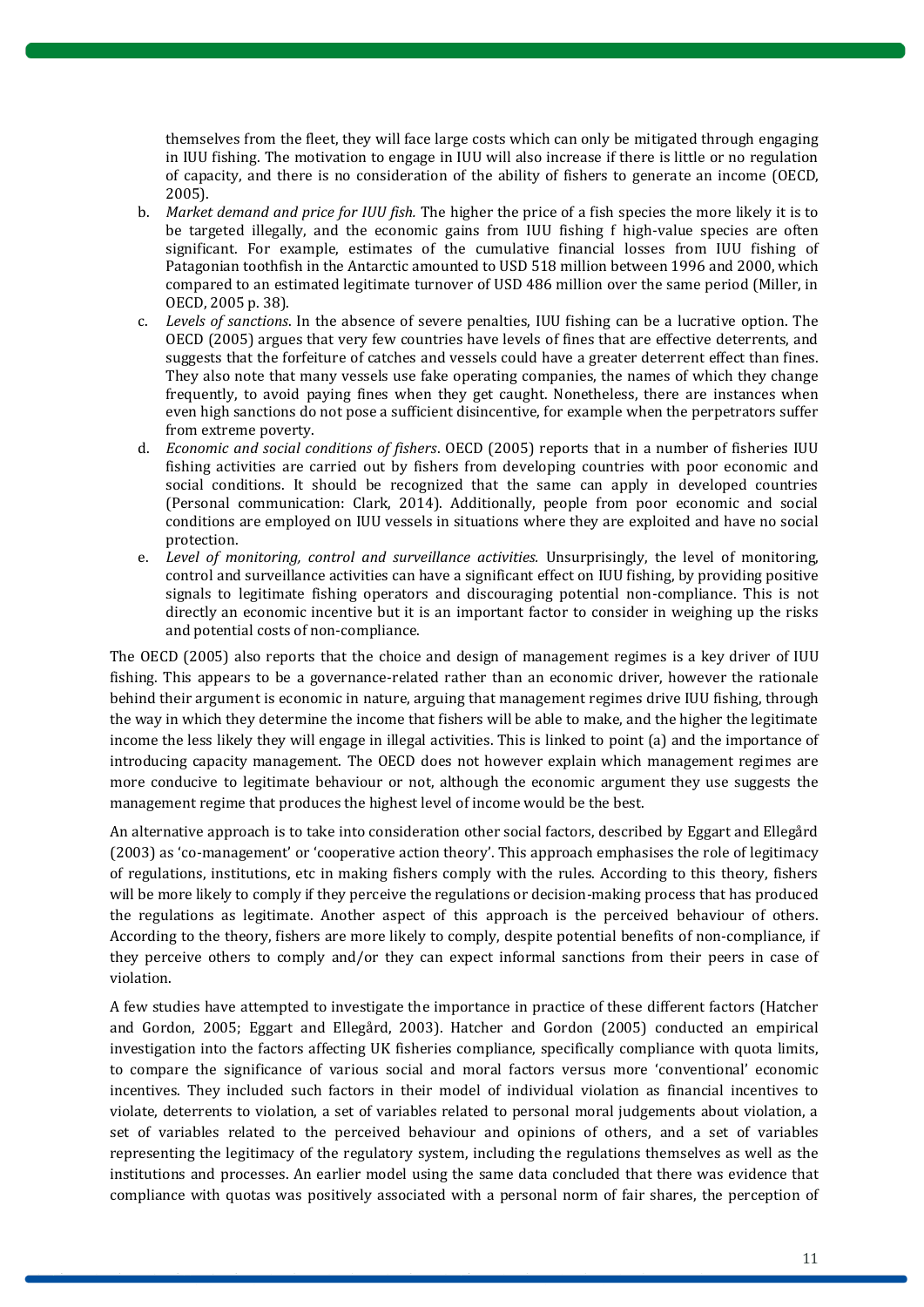compliance by other local fishers, and a feeling of personal involvement in the quota management system (Hatcher et al, 2000). However, the alternative model employed in Hatcher and Gordon (2005) (which the authors argue is richer and more robust) found that levels of quota violations in the fishery appeared to be driven by financial incentives. Indeed, they observed that variables related to involvement or participation all had near-zero coefficients, although there was some support for the importance of local structures given that the index of support for Producer Organisation rules was association with lower violation levels (Hatcher and Gordon, 2005).

Eggart and Ellegård (2003) conducted a similar investigation in Sweden. They surveyed fishers from the Swedish industrial and small scale fleets to gauge the fishers' attitudes towards the fishery management regulations, including the means and measures to control it, their perception of the risk of control, and their perceptions of the overall compliance with fisheries regulations. They observed that Swedish fishers are far more compliant than would be expected given purely economic considerations. Views concerning the existing regulatory framework were unfavourable: 24% considered the existing management to work badly, about a third considered controls to be completely ineffective, and a majority perceived themselves to have too small an influence on the development of the management policy (Eggart and Ellegård, 2003). Fishers estimate that 90% of the catch in their fishery is reported, and although this implied 30,000 tons of unreported landings, a considerably higher degree of violation would be expected in a situation with low legitimacy of regulations, low risk of controls, and mild penalties, if the equation were based on economic incentives alone (Eggart and Ellegård, 2003). Nevertheless this points to a compliance problem in the Swedish fishery, and of course this estimate of unreported catches (only one aspect of non-compliance) may not be particularly robust and could be an underestimate. Given that interviewees (including industrial fishers themselves) pointed to industrial fisheries (fisheries for herring and sprat destined for fish meal) as the main culprits for violating regulations, the authors suggest that the culture of profitmaximisation within these large-scale fisheries, leading to higher investments, greater capacity, and more advanced technology, has meant that economic considerations are more important influences on compliance than moral obligations and peer pressure (Eggart and Ellegård, 2003). This is in contrast to the small-scale gillnet fishers who the results suggest are more likely to comply. The authors postulate that this may be because they mainly come from small harbours in the south and west of Sweden, fish more traditionally, and are therefore more susceptible to peer pressure and have a greater sense of moral obligation (Eggart and Ellegård, 2003).

### <span id="page-11-0"></span>The impacts of rights-based management on compliance

As discussed in the previous section, compliance is a complex issue and there are numerous factors that can potentially play a role in driving illegal behaviour. Rights-based management systems employ incentives to change the behaviour of fishers and their patterns of exploitation, therefore it is likely that they would also influence fishers decisions over whether or not to comply with regulations. The following section present the different ways in which rights-based management may incentivize or discourage compliance and the evidence available to support this.

Given that rights-based systems improve the profitability of fisheries, this should automatically discourage illegal activity. OECD (2005) reports that overcapacity is a very powerful driver of illegal fishing, as well as the economic and social conditions of fishers. Right-based management has been shown to reduce the capacity of fishing fleets and increase the economic situation for those remaining in the fishery. In addition, rights-based management systems convey exclusive rights to the person, community or vessel in question. This exclusive right, if it is conveyed for a sufficiently long period of time, provides the quota or rights holder with a sense of ownership over the resource. Coelho (2013) argues that the advantage of these private-property -based forms of management is that they are self-enforcing: 'as fishers are given almost private property rights to the resource based, some sort of auto-regulation is guaranteed'. The sense of ownership should give the property rights users the perception that the results of their actions will affect the net economic benefits that result from resource extraction (Coelho, 2011). This self-regulation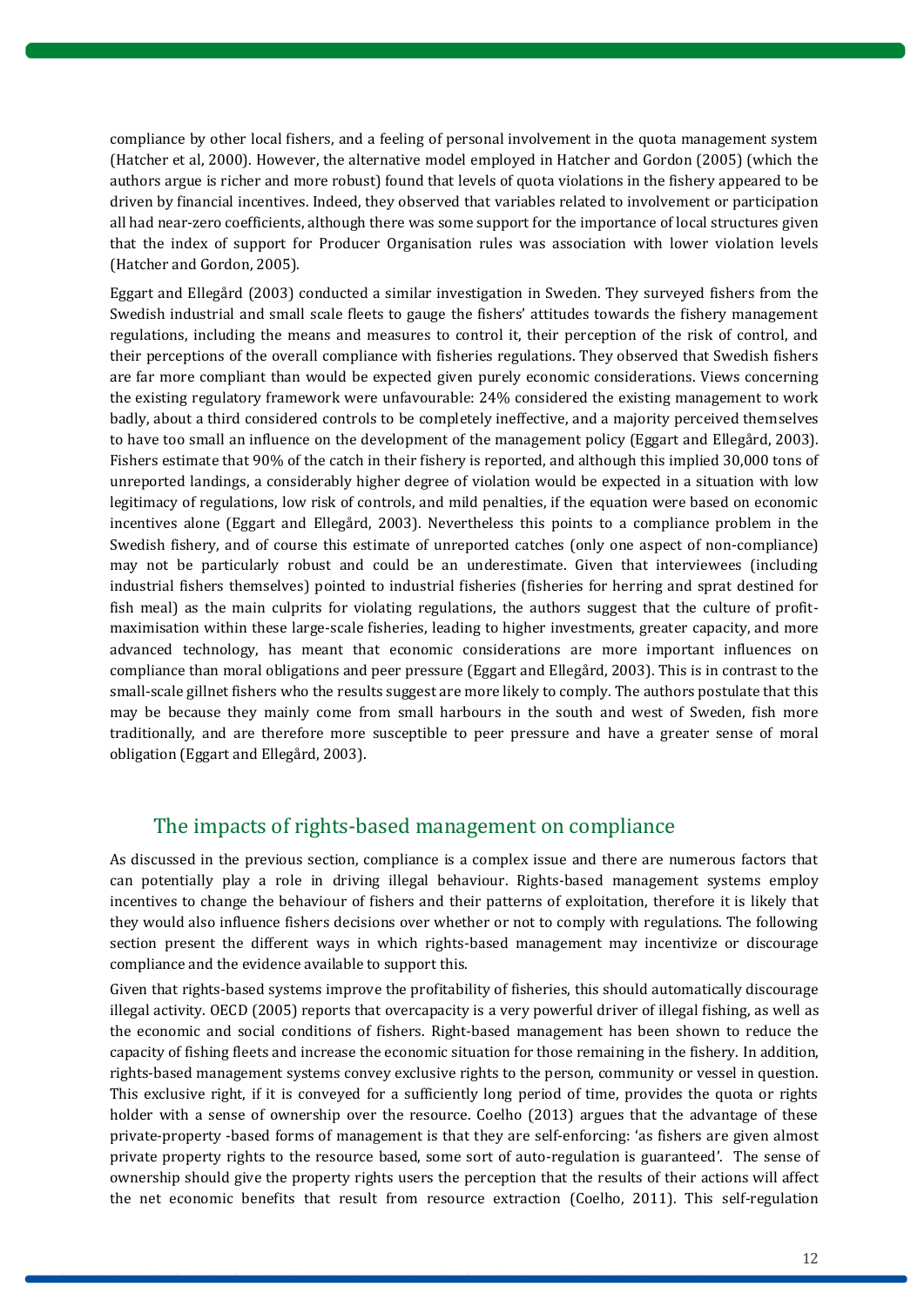argument is based on the economic approach to compliance of Becker (1968) described above, and is often extended beyond simply obeying the rules, to lobbying for lower TACs or at least, not lobbying for higher TACs in contravention of scientific advice. In theory this so-called ownership engages fishers in compliance with the regulations and diminishes enforcement costs (Coelho, 2013). Furthermore, inadequate enforcement may reduce the value of the property right (by increasing the supply of fish, and potentially reducing the stock biomass in the longer term thereby making shares of the catch worth less in the future). This has been seen to prompt stakeholders to take collective action and fund their own monitoring programmes with a tax on landings and quota (Branch, 2009). In the British Columbia groundfish fishery, for example, fishers actually pay for 100% onboard observer and dockside coverage, to wipe out any misreporting of catches (Turris, 2000). This example supports the argument that fishers might be more willing to pay for enforcement, to report violators, and to reach collective agreements on acceptable behaviour in order to protect the value of their quota. (Branch, 2009)

Other arguments in support of rights-based management as a tool for greater compliance are:

- Under the more flexible rights-based systems where tradability of fishing rights is permitted, there should less need for fishers to infringe the law because they can lease quota from others to cover their short term overages.
- The long-term ownership of access rights provides an opportunity to increase sanctions through the confiscation of such rights for either a long period of time or indefinitely
- They influence the amount of enforcement that is required, because they reduce the number of participants in the fishery and thereby allow more intensive monitoring of landings and discards, and increase the probability of detecting illegal activity (Branch, 2009).

In practice, many rights-based management systems continue to have problems with illegal behavior (Coelho, 2013). Illegal activities commonly reported to be present in the absence of effective control and enforcement are data fouling (i.e. high-grading and under-reporting of catches) and quota busting (Coelho, 2011). This suggests that the ownership effect, or net gain expected from ownership, is not sufficient to outweigh the net gains from committed an offence.

This may partly be due to the fact that not all fishers will have what they consider to be sufficient entitlement to fishing rights. To differing extents, in many fisheries the actual fishers can be leasing quota from quota-holders (so-called 'armchair fishers' or 'slipper skippers') and may be less likely to obey regulations for the same reasons that rented apartments are often poorly maintained compared to those inhabited by the owners (Branch, 2009). In this case, it is possible that the long-term economic interests of the quota-holder, or the long-term interests of the fish stocks, do not outweigh the short-term economic gains from exceeding the quota. Who holds the quota and who leases it will depend largely on the initial allocation of rights, and the degree to which they have been transferred since then, if transferability is permitted under the system. This point links closely to the driver of illegal fishing referred to by Eggart and Ellegård (2003) as the legitimacy of the management structures. While the economic impacts of tradable rights are positive, concerns are raised about their social impacts in terms of fairness and equity (Davis 1996). By concentrating the quota in the hands of fewer people, they can potentially become quota landlords controlling the market. If this is perceived as unfair, it can help people to legitimise illegal activity (along the lines of stealing a loaf of bread to feed a starving family). Thus apart from the equity concerns there may also be an enforcement rational to regulating the markets for quota to avoid over-concentration.

Nevertheless, there is evidence that fisheries managed using rights-based systems do perform better with respect to sticking within quotas. Melnychuck et al (2012) conducted a global meta-analysis of 345 stocks to assess whether fisheries under catch shares were more likely to track management targets set for sustainable harvest than fisheries managed only by fleet-wide quota caps or effort controls. They observed that over-exploitation occurred in only 9% of stocks under catch shares compared to 13% of stocks under fleet-wide quota caps, and 41% of stocks under effort controls (Melnychuck et al, 2012). They conclude that the reduced variability of catch share fisheries around their respective target catch rates was likely due to the incentive which placed the responsibility for not exceeding quota on the individual. Similarly, Grimm et al (2012) studied 15 major catch share fisheries of the United States and British Columbia, for, among other things, compliance with total allowable catches. They observed that of the 86 TACs set in the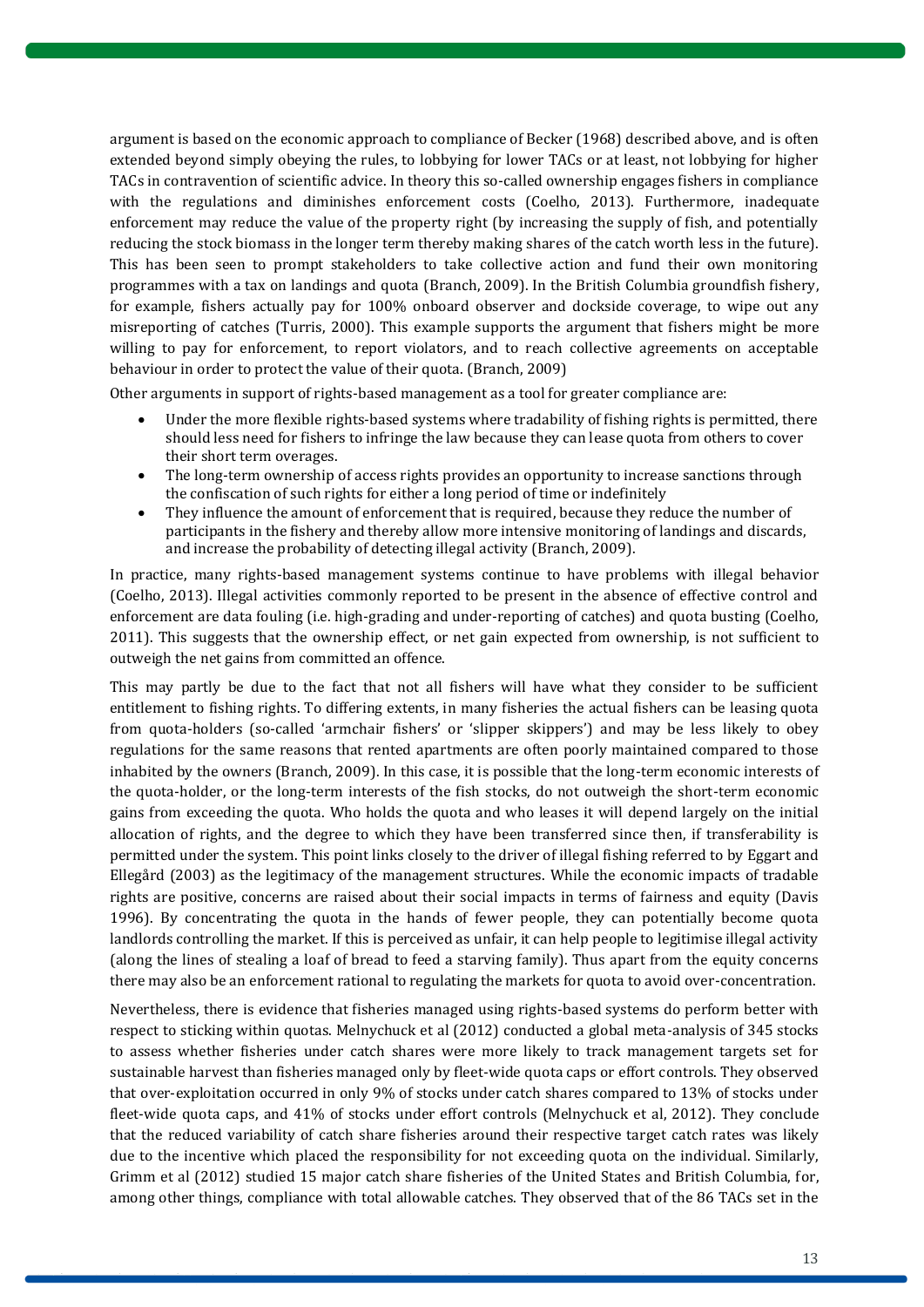<span id="page-13-0"></span>studied catch share fisheries since implementation, only five (6%) were exceeded, and by an average of only 7% (Grimm et al, 2012).

# **5. Conclusions and policy implications**

Several sources of literature identified in this study show that there is an issue with the number of CFP serious infringements reported by Member States to the Commission. The challenge for addressing such infringements is:

- To ensure fishers know their obligations.
- To be able to track and identify non-compliance
- To have the enforcement mechanisms in place to tackle non-compliance and act as an incentive for compliance.
- To adopt systems that encourage compliant behaviour.

Rights-based management is a potential tool to deliver better fisheries management. The adoption of rights-based management can lead to better compliance with fisheries requirements (such as TACs) due to the interest rights holders have, their ability to lease extra quotas, etc. It has, for example, been shown that catch shares increase compliance in meeting catch limits (Branch, 2009; Melnychuck et al, 2012; Grimm, 2011). However, there are few reports on whether ITQ fishers better respect fisheries regulations like area closures, seasonal closures and minimum landing sizes (Branch, 2009). Also, the benefits of rights-based management depend entirely on the rights being adequately determined. If fishers consider their entitlements to be insufficient or unfairly distributed, then non-compliant behaviour may occur.

Rights-based management is, therefore, a mechanism to be considered within the design of fisheries management. In taking such a system forward it is importance properly to design the catch share systems to ensure the incentives work for compliance as well – i.e. to address or limit social equity concerns (See Grimm 2012).

Finally, even with the design of fisheries allocations which are less likely to result in non-compliant behaviour, effective enforcement and control of fishing activities is still essential to the ultimate success of nay management system in place (Commission of the European Communities, 2007b). Without adequate enforcement, TACs may be exceeded under any management system.

# <span id="page-13-1"></span>**6. Reference list**

Agnew, D., & Barnes, C. T. (2004) The Economic and Social Effects of IUU/FOC Fishing: Building a framework. In O. (2004), Fish Piracy. Combating Illegal, Unreported and Unregulated Fishing. (pp. 19 - 49). Paris: OECD.

Agnew, D. J., Pearce, J., Pramod, G., Peatman, T., Watson, R., Beddinton, J. R., et al. (2009a) Estimating the Worldwide Extent of Illegal Fishing. PLoS One, 4(2), e4570

Agnew, D.J., White, C., and Savage, S. (2009b) A Vision for European Fisheries 2012 Reform of the EU Common Fisheries Policy A report for WWF by MRAG Ltd. [http://assets.wwf.org.uk/downloads/mrag\\_wwf\\_cfp\\_reform\\_final\\_report\\_\\_\\_september\\_2009.pdf](http://assets.wwf.org.uk/downloads/mrag_wwf_cfp_reform_final_report___september_2009.pdf)

Beddington, J. R., Agnew, D.J, and Clark, C.W. (2007) Current Problems in the Management of Marine Fisheries. *Science*, 316, 1713-1716.

Blomeyer and Sanz (2012) Community Fisheries Control Agency, five-year independent external evaluation. Final report.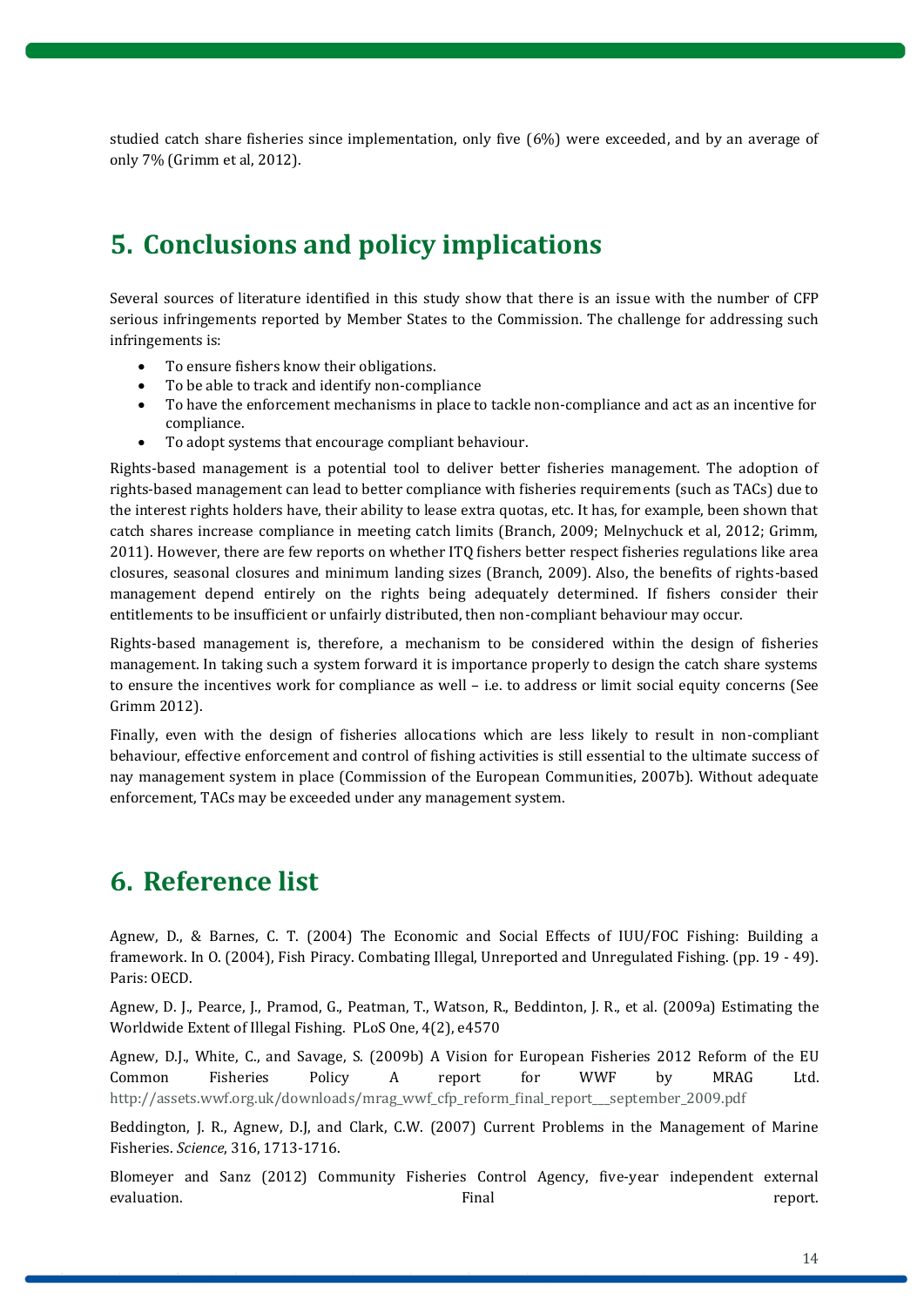[http://efca.europa.eu/pages/docs/basic%20docs/5%20year%20independent%20external%20evaluation](http://efca.europa.eu/pages/docs/basic%20docs/5%20year%20independent%20external%20evaluation%20of%20EFCA.pdf) [%20of%20EFCA.pdf](http://efca.europa.eu/pages/docs/basic%20docs/5%20year%20independent%20external%20evaluation%20of%20EFCA.pdf)

Blomeyer and Sanz (2014) The CFP infringement procedures and imposed sanctions throughout the EU. IP/B/PECH/IC/201 3-135. Requested by the European Parliament's Committee on Fisheries. [http://www.europarl.europa.eu/RegData/etudes/note/join/2014/514003/IPOL-](http://www.europarl.europa.eu/RegData/etudes/note/join/2014/514003/IPOL-PECH_NT%282014%29514003_EN.pdf)[PECH\\_NT%282014%29514003\\_EN.pdf](http://www.europarl.europa.eu/RegData/etudes/note/join/2014/514003/IPOL-PECH_NT%282014%29514003_EN.pdf)

Bonzon, K., McIlwain, K., Strauss, C. K. and Van Leuvan, T. (2013). Catch Share Design Manual, Volume 1: A Guide for Managers and Fishermen (2nd ed.). Environmental Defense Fund.

Branch, T.A. (2009) How do individual transferable quotas affect marine ecosystems? Fish and Fisheries, 2009, 10, 39–57

Clark, R. (2014) Chief Executive, Southern Inshore Fisheries and Conservation Authority. Presentation: 'Managing fisheries, MPAs and aquaculture in Poole Harbour' at Marine Socio Economics Network Workshop 'Understanding the European Maritime and Fisheries Fund', November 12th / 13th 2014. Thistle Hotel, The Quay, Poole, Dorset BH15 1HD - Southern IFCA district.

Coelho, M.P., Filipe, J.A., and Ferreira, M.A. (2011) Rights Based Management and the Reform of the Common Fisheries Policy: The Debate. Int. J Latest Trends Fin. Eco. Sc. Vol-1 No. 1

Coelho, M.P., Filipe, J.A., and Ferreira, M.A. (2013) Modelling Enforcement and Compliance in Fisheries: A Survey. Int. J Latest Trends Fin. Eco. Sc. Vol-3 No. 2

Costello, C., Gaines, S. and Lynham, J. (2008). Can Catch Shares Prevent Fisheries Collapse? *Science*, 321, 1678-1681.

Commission of the European Communities (2008) Communication from the Commission to the Council and the European Parliament - Reports from Member States on behaviours which seriously infringed the rules of the Common Fisheries Policy in 2006. COM(2008)0670 final [http://eur-lex.europa.eu/legal](http://eur-lex.europa.eu/legal-content/EN/ALL/;ELX_SESSIONID=jdvVTp7JnTwxYhRJy9kRJrfd2chcX9LF1WG13DvLvnlNv54LBRcq!-1633350210?uri=CELEX:52008DC0670)[content/EN/ALL/;ELX\\_SESSIONID=jdvVTp7JnTwxYhRJy9kRJrfd2chcX9LF1WG13DvLvnlNv54LBRcq!-](http://eur-lex.europa.eu/legal-content/EN/ALL/;ELX_SESSIONID=jdvVTp7JnTwxYhRJy9kRJrfd2chcX9LF1WG13DvLvnlNv54LBRcq!-1633350210?uri=CELEX:52008DC0670) [1633350210?uri=CELEX:52008DC0670](http://eur-lex.europa.eu/legal-content/EN/ALL/;ELX_SESSIONID=jdvVTp7JnTwxYhRJy9kRJrfd2chcX9LF1WG13DvLvnlNv54LBRcq!-1633350210?uri=CELEX:52008DC0670)

Commission of the European Communities (2007a) Communication from the Commission to the Council and the European Parliament - Reports from Member States on behaviours which seriously infringed the rules of the Common Fisheries Policy in 2005. COM(2007)0448 final [http://eur-lex.europa.eu/legal](http://eur-lex.europa.eu/legal-content/EN/TXT/?uri=CELEX:52007DC0448)[content/EN/TXT/?uri=CELEX:52007DC0448](http://eur-lex.europa.eu/legal-content/EN/TXT/?uri=CELEX:52007DC0448)

Commission of the European Communities (2007b) Communication from the Commission on rights-based management tools in fisheries. COM(2007) 73 final, Brussels, 26.2.2007.

Commission of the European Communities (2006) Communication from the Commission to the Council and the European Parliament - Reports from Member States on behaviours which seriously infringed the rules of the Common Fisheries Policy in 2004. COM(2006) 387 final [http://www.europarl.europa.eu/registre/docs\\_autres\\_institutions/commission\\_europeenne/com/2006/0](http://www.europarl.europa.eu/registre/docs_autres_institutions/commission_europeenne/com/2006/0387/COM_COM(2006)0387_EN.pdf) [387/COM\\_COM\(2006\)0387\\_EN.pdf](http://www.europarl.europa.eu/registre/docs_autres_institutions/commission_europeenne/com/2006/0387/COM_COM(2006)0387_EN.pdf)

Commission of the European Communities (2005) Communication from the Commission to the Council and the European Parliament - Reports from Member States on behaviours which seriously infringed the rules of the Common Fisheries Policy in 2003. COM(2005) 207 final [http://eur-lex.europa.eu/legal](http://eur-lex.europa.eu/legal-content/EN/TXT/?qid=1403255244078&uri=CELEX:52005DC0207)[content/EN/TXT/?qid=1403255244078&uri=CELEX:52005DC0207](http://eur-lex.europa.eu/legal-content/EN/TXT/?qid=1403255244078&uri=CELEX:52005DC0207)

Commission of the European Communities (2004) Communication from the Commission to the Council and the European Parliament - Reports from Member States on behaviours which seriously infringed the rules of the Common Fisheries Policy in 2002. COM(2003) 782 final [http://eur-lex.europa.eu/legal](http://eur-lex.europa.eu/legal-content/EN/TXT/?qid=1403255518088&uri=CELEX:52003DC0782)[content/EN/TXT/?qid=1403255518088&uri=CELEX:52003DC0782](http://eur-lex.europa.eu/legal-content/EN/TXT/?qid=1403255518088&uri=CELEX:52003DC0782)

#### EFCA (2013) Annual Report 2013.

[http://www.efca.europa.eu/pages/docs/admin\\_board/ANNUAL%20REPORT%202013\\_edited.pdf](http://www.efca.europa.eu/pages/docs/admin_board/ANNUAL%20REPORT%202013_edited.pdf)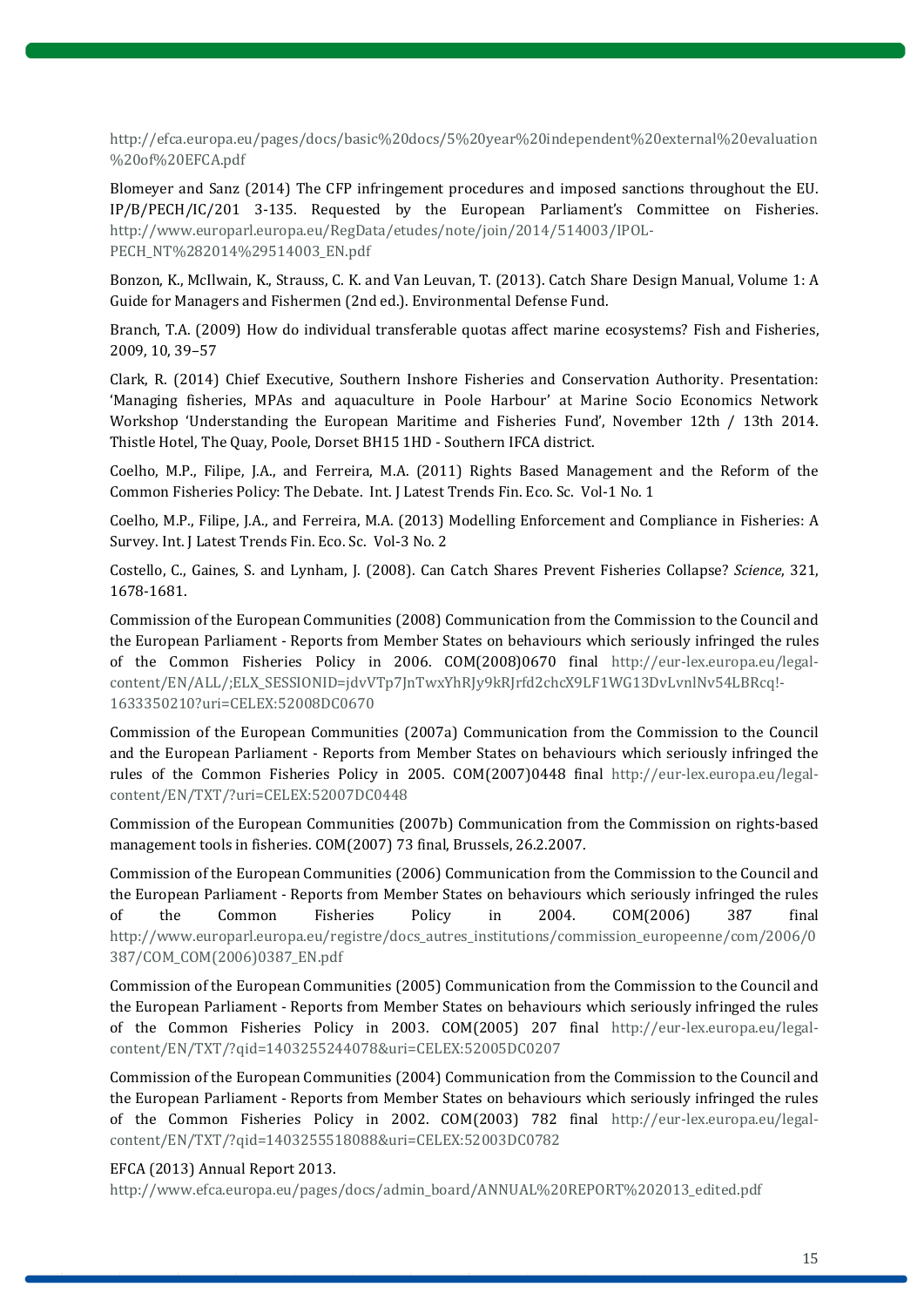European Commission (2011) Communication from the Commission to the European Parliament, the Council, the European Economic and Social Committee and the Committee of the Regions, Reform of the Common Fisheries Policy (COM(2011)417 final) Brussels, 13.7.2011.

Hardin, G. (1968) The Tragedy of the Commons, *Science*, 162 (3859): 1243–1248

Hatcher, A., S. Jaffry, O. Thébaud, and E. Bennett. (2000) Normative and Social Influences Affecting Compliance with Fishery Regulations, *Land Economics,* 76 (Aug.): 448-61.

Hatcher, A. and Gordon, D. (2005) Further Investigations into the Factors Affecting Compliance with U.K. Fishing Quotas, *Land Economics*, Vol. 81, No. 1 (Feb., 2005), pp. 71-86

Gutiérrez, N. L., Hilborn, R. and Defeo, O. (2011). Leadership, social capital and incentives promote successful fisheries. *Nature*, 470, 386-389.

Grimm, D., Barkhorn, I., Festa, D., Bonzon, K., Boomhower, J., Hovland, V., & Blau, J. (2012). Assessing catch shares' effects: Evidence from Federal United States and associated British Columbian fisheries. *Marine Policy*, *36*(3), 644-657. doi:10.1016/j.marpol.2011.10.014

Melnychuk, M. C., Essington, T. E., Branch, T. A., Heppell, S. S., Jensen, O. P., Link, J. S., Martell, S. J. D., Parma, A. M., Pope, J. G. and Smith, J.G. (2012) Can catch share fisheries better track management targets? Fish and Fisheries, 13(3), 267-290.

Newell, R. G., Sanchirico, J. N. and Kerr, S. (2005). Fishing Quota Markets. *Journal of Environmental Economics and Management*, 49, 437-462.

OECD (2005) Why Fish Piracy Persists The Economics of Illegal, Unreported and Unregulated Fishing [http://books.google.co.uk/books?id=AYzVAgAAQBAJ&pg=PA134&lpg=PA134&dq=ices+unreported+as+%](http://books.google.co.uk/books?id=AYzVAgAAQBAJ&pg=PA134&lpg=PA134&dq=ices+unreported+as+%25+reported&source=bl&ots=a6_qJu2I6G&sig=A0ZkP-UAJyX3-ZRx5W0i3Pa-LH0&hl=en&sa=X&ei=yxNmVO_rLon5aqWmgIgD&ved=0CEMQ6AEwBw#v=onepage&q=ices%20unreported%20as%20%25%20reported&f=false) [25+reported&source=bl&ots=a6\\_qJu2I6G&sig=A0ZkP-UAJyX3-ZRx5W0i3Pa-](http://books.google.co.uk/books?id=AYzVAgAAQBAJ&pg=PA134&lpg=PA134&dq=ices+unreported+as+%25+reported&source=bl&ots=a6_qJu2I6G&sig=A0ZkP-UAJyX3-ZRx5W0i3Pa-LH0&hl=en&sa=X&ei=yxNmVO_rLon5aqWmgIgD&ved=0CEMQ6AEwBw#v=onepage&q=ices%20unreported%20as%20%25%20reported&f=false)

[LH0&hl=en&sa=X&ei=yxNmVO\\_rLon5aqWmgIgD&ved=0CEMQ6AEwBw#v=onepage&q=ices%20unreport](http://books.google.co.uk/books?id=AYzVAgAAQBAJ&pg=PA134&lpg=PA134&dq=ices+unreported+as+%25+reported&source=bl&ots=a6_qJu2I6G&sig=A0ZkP-UAJyX3-ZRx5W0i3Pa-LH0&hl=en&sa=X&ei=yxNmVO_rLon5aqWmgIgD&ved=0CEMQ6AEwBw#v=onepage&q=ices%20unreported%20as%20%25%20reported&f=false) [ed%20as%20%25%20reported&f=false](http://books.google.co.uk/books?id=AYzVAgAAQBAJ&pg=PA134&lpg=PA134&dq=ices+unreported+as+%25+reported&source=bl&ots=a6_qJu2I6G&sig=A0ZkP-UAJyX3-ZRx5W0i3Pa-LH0&hl=en&sa=X&ei=yxNmVO_rLon5aqWmgIgD&ved=0CEMQ6AEwBw#v=onepage&q=ices%20unreported%20as%20%25%20reported&f=false)

Pew Charitable Trusts (2013) FAQ: Illegal, Unreported, and Unregulated Fishing. <http://www.imcsnet.org/wp-content/uploads/2012/03/iuu-faq-web.pdf>

Sumaila, U.R., and Watson, R. (2002) The rights to fish - an ecological critique of individual transferable quotas. Pages 41-43 in T. Ward, D. Tarte, E. Hegerl, and K. Short, editors. Policy proposals and operational guidance for ecosystem-based management of marine capture fisheries. World Wildlife Fund for Nature Australia, Australia.

Sumaila, U.R. (2010) A cautionary note on individual transferable quotas. *Ecology and Society* 15(3): 36. [online] URL:<http://www.ecologyandsociety.org/vol15/iss3/art36/>

Turris, B.R. (2000) A comparison of British Columbia's ITQ fisheries for groundfish trawl and sablefish: similar results from programmes with differing objectives, designs and processes. In: Use of property rights in fisheries management (Proceedings of the FishRights 99 Conference, Use of Property Rights in Fisheries Management, FAO Fisheries Technical Paper 404/1, Fremantle, Australia, 11–19 November 1999). R. Shotton, ed. FAO, Rome, pp. 254–261.